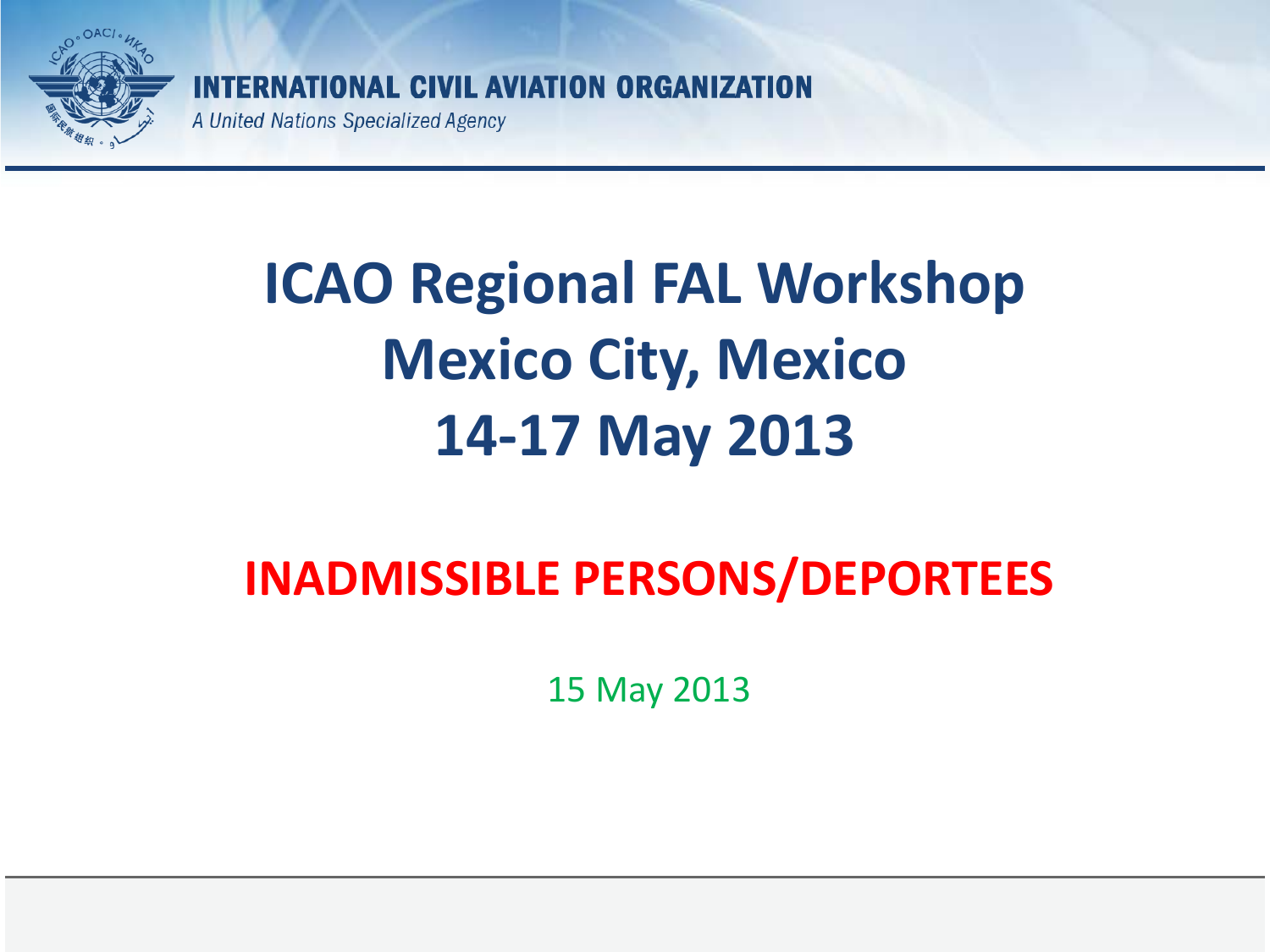

1. BACKGROUND

- 2. CHAPTER 5: INTRODUCTION
- 3. INADMISSIBLE PERSONS
- 4. DEPORTEES

#### 5. GUIDANCE MATERIAL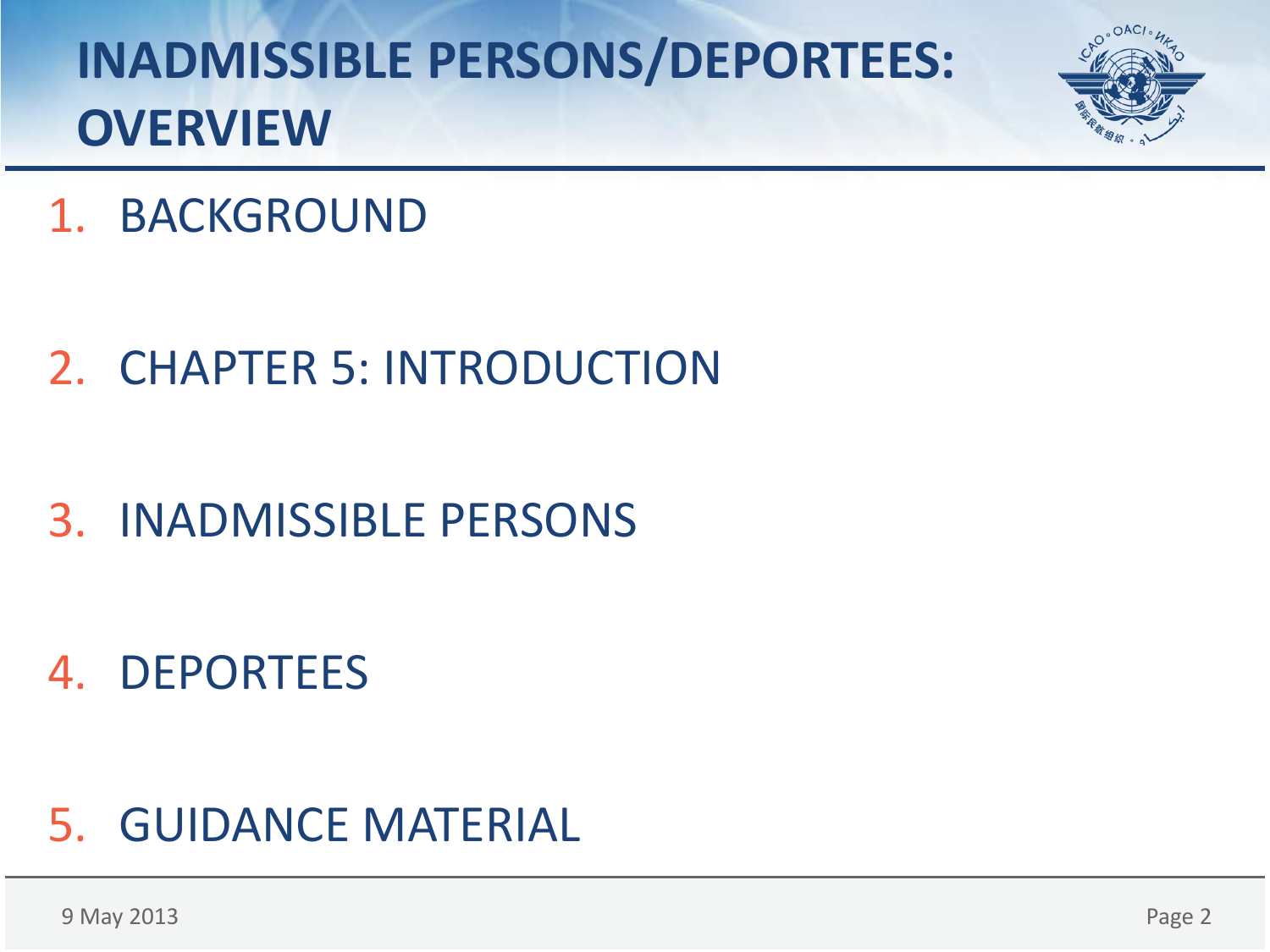

#### 1<sup>ST</sup> Edition (1949)

"Recommendation" 3.17: ". . .public authorities . . . responsible for the custody and care of passengers and crew who are in possession of all necessary papers, until they are finally admitted or refused admission and transferred back to the custody of the operator for transport away from the territory of the State."

Standard 3.18: "Upon refusal of admission and transfer back of any person, the operator shall be responsible for promptly returning him to the point where he commenced the use of the operator's aircraft."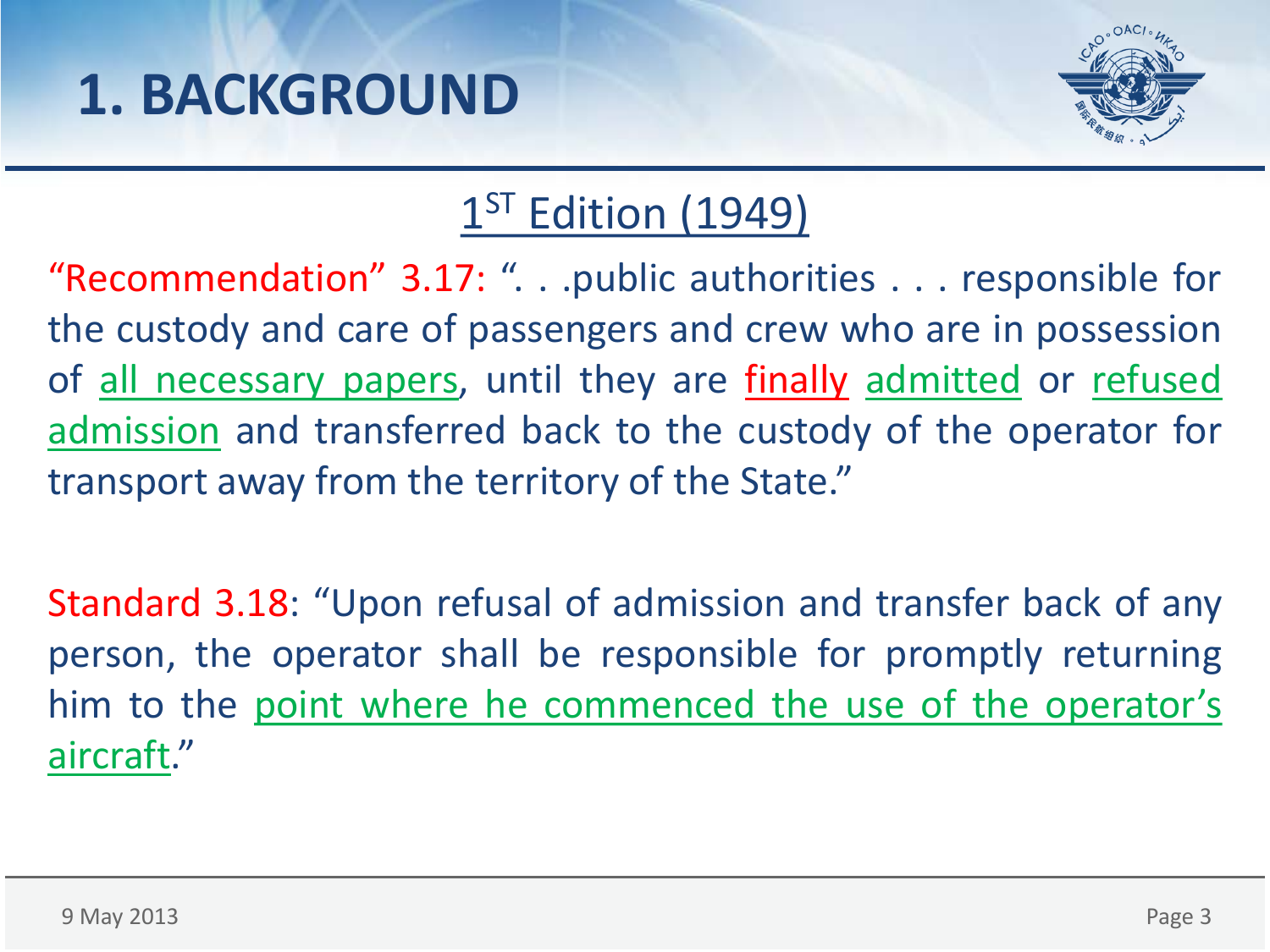

- 1. Late 1970s/early 1980s: increase in illegal migration by air
- 2. FAL/10 (1988), FAL/11 (1995): new SARPs
- 3. FALP/1 (1997): additional SARPs
- 4. FALP/4 (2002): drafting group set up
- 5. 2003: drafting group WP for FAL/12
- 6. FAL/12 (2004): Ch. 3 amended, new Ch. 5
- 7. FALP/7 (2012): additional SARPs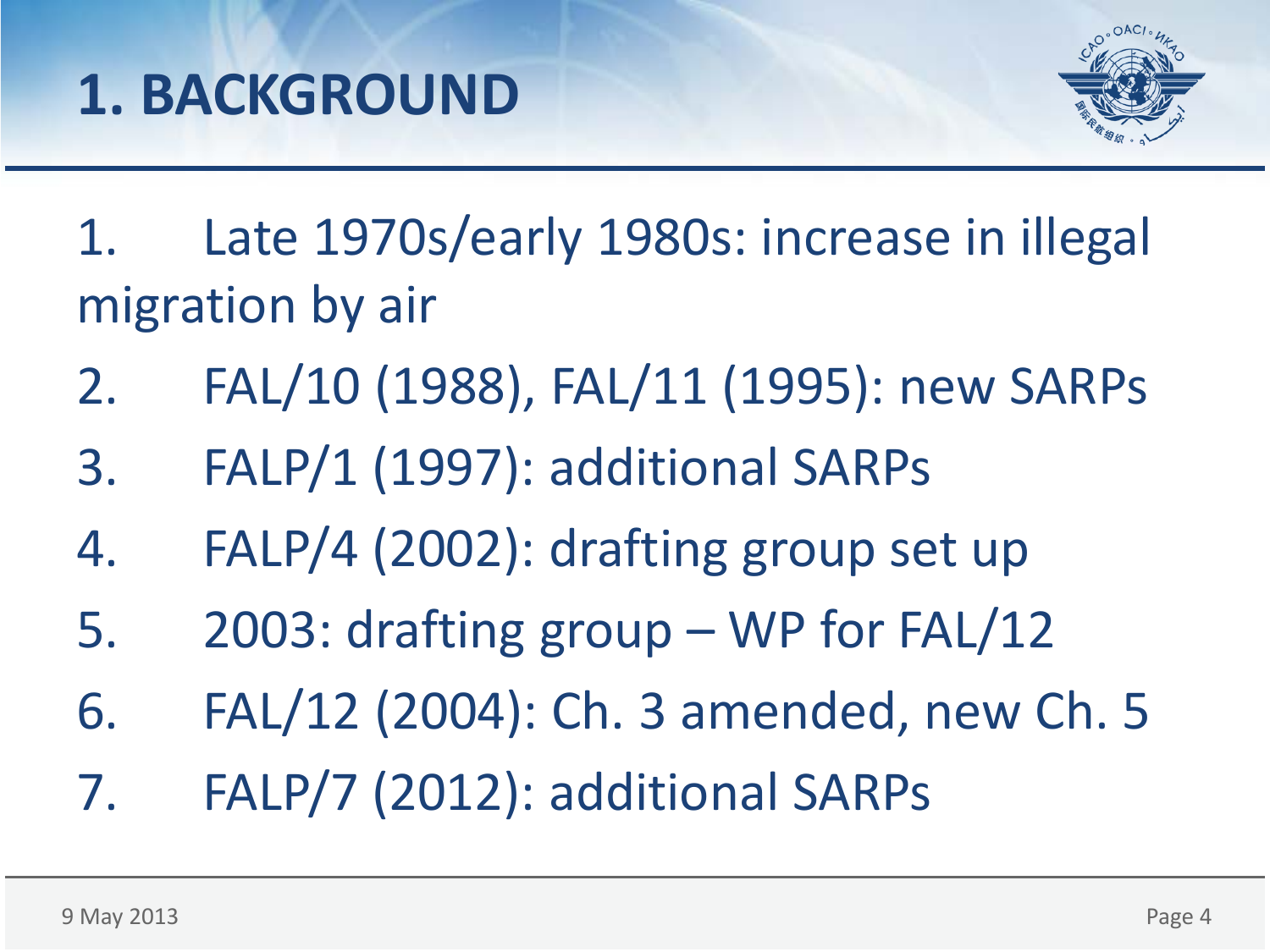

#### 1. BACKGROUND

### **2. CHAPTER 5: INTRODUCTION**

### 3. INADMISSIBLE PERSONS

#### 4. DEPORTEES

#### 5. GUIDANCE MATERIAL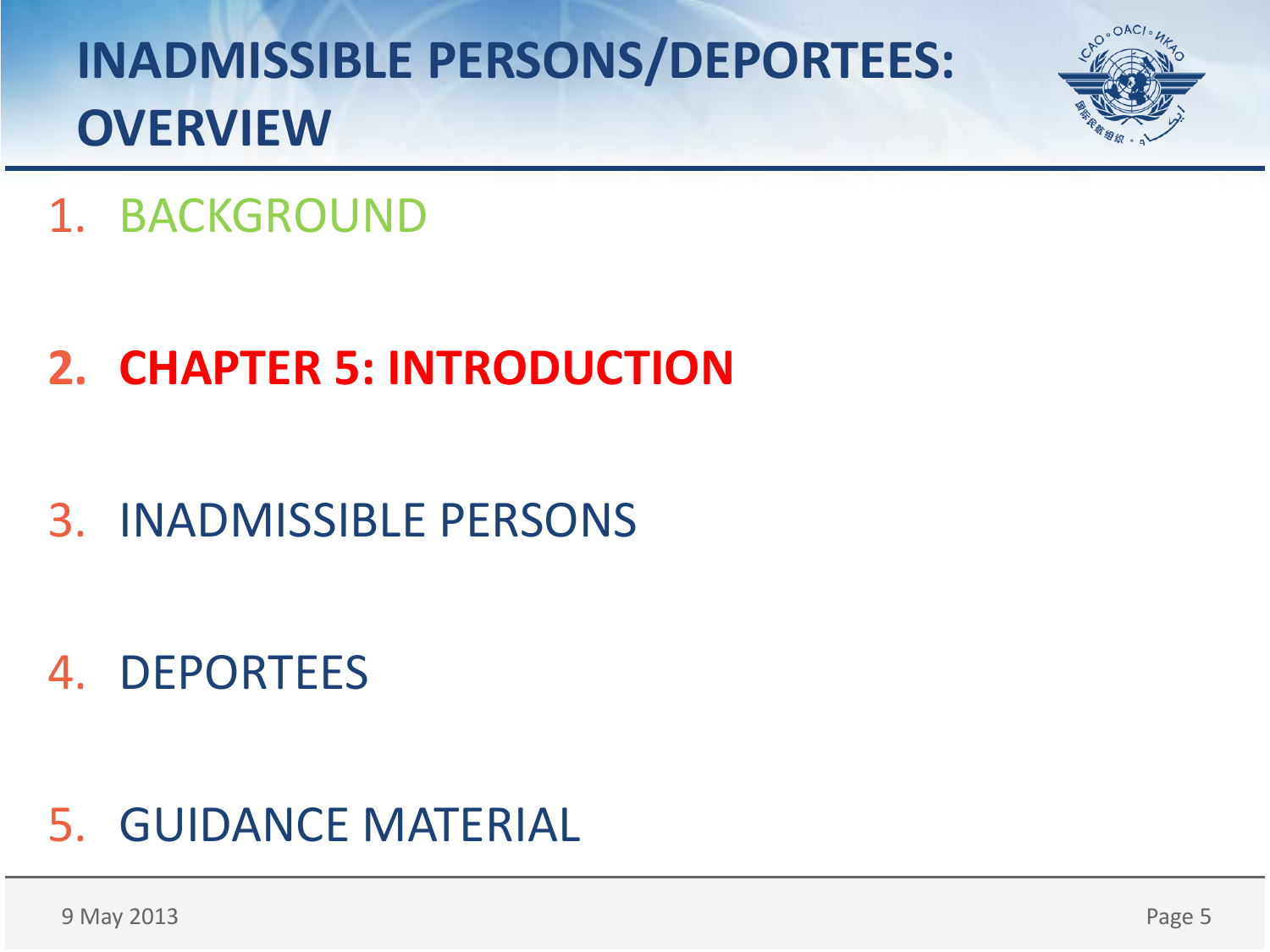# **2. CH. 5: INTRODUCTION**



#### ● 4 Sections

# ● 32 SARPs: 29 Standards; 3 RPs (existing)  $\rightarrow$  3 Standards: aircraft operators

#### ● Section A: General

### ● Section D: Procurement of a Replacement TD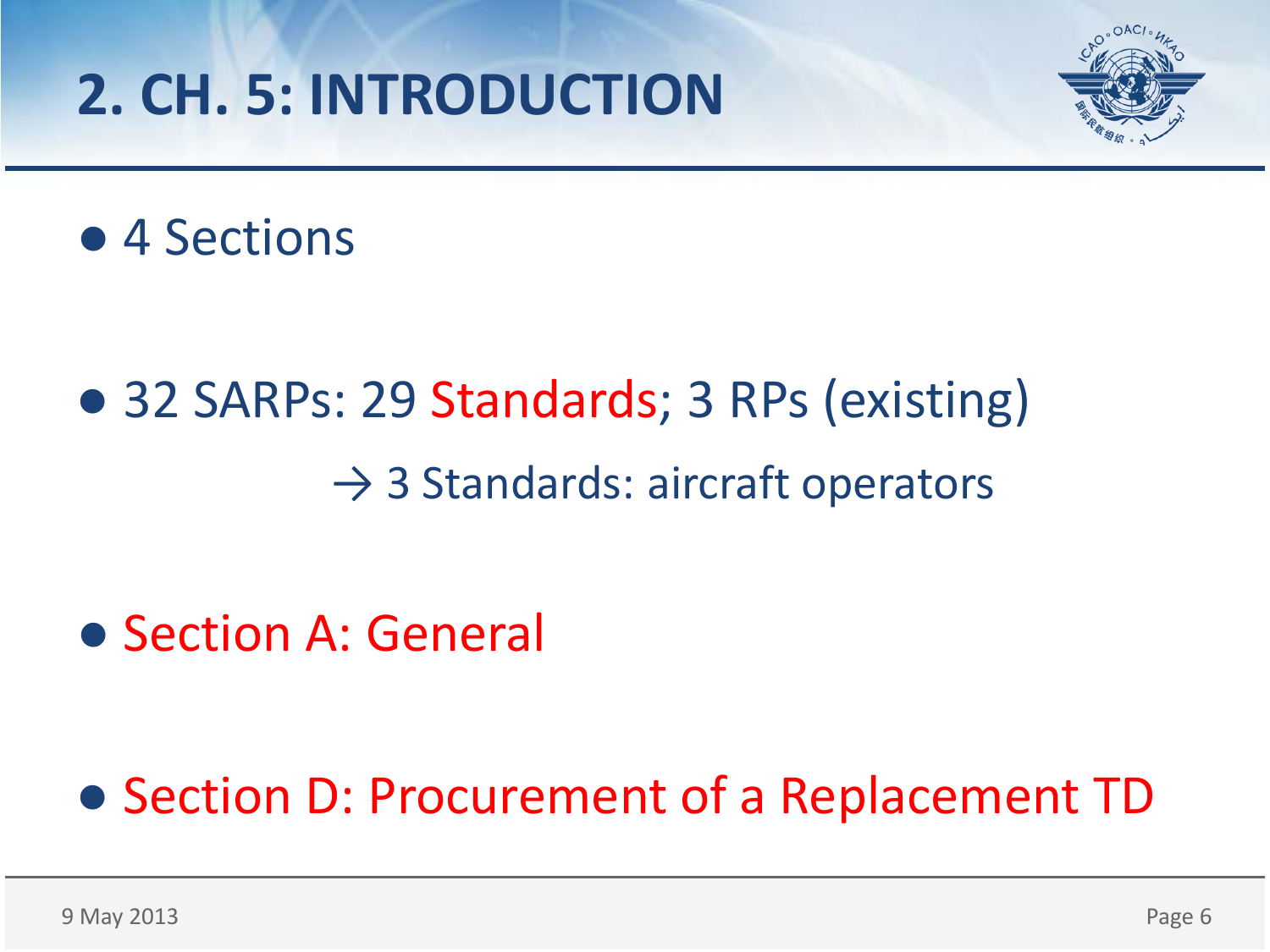

### **A. General**

5.1 C.S. shall cooperate to promptly resolve differences in implementing provisions

5.2 C.S. shall facilitate the transit of persons

#### 5.3 Preservation of dignity of persons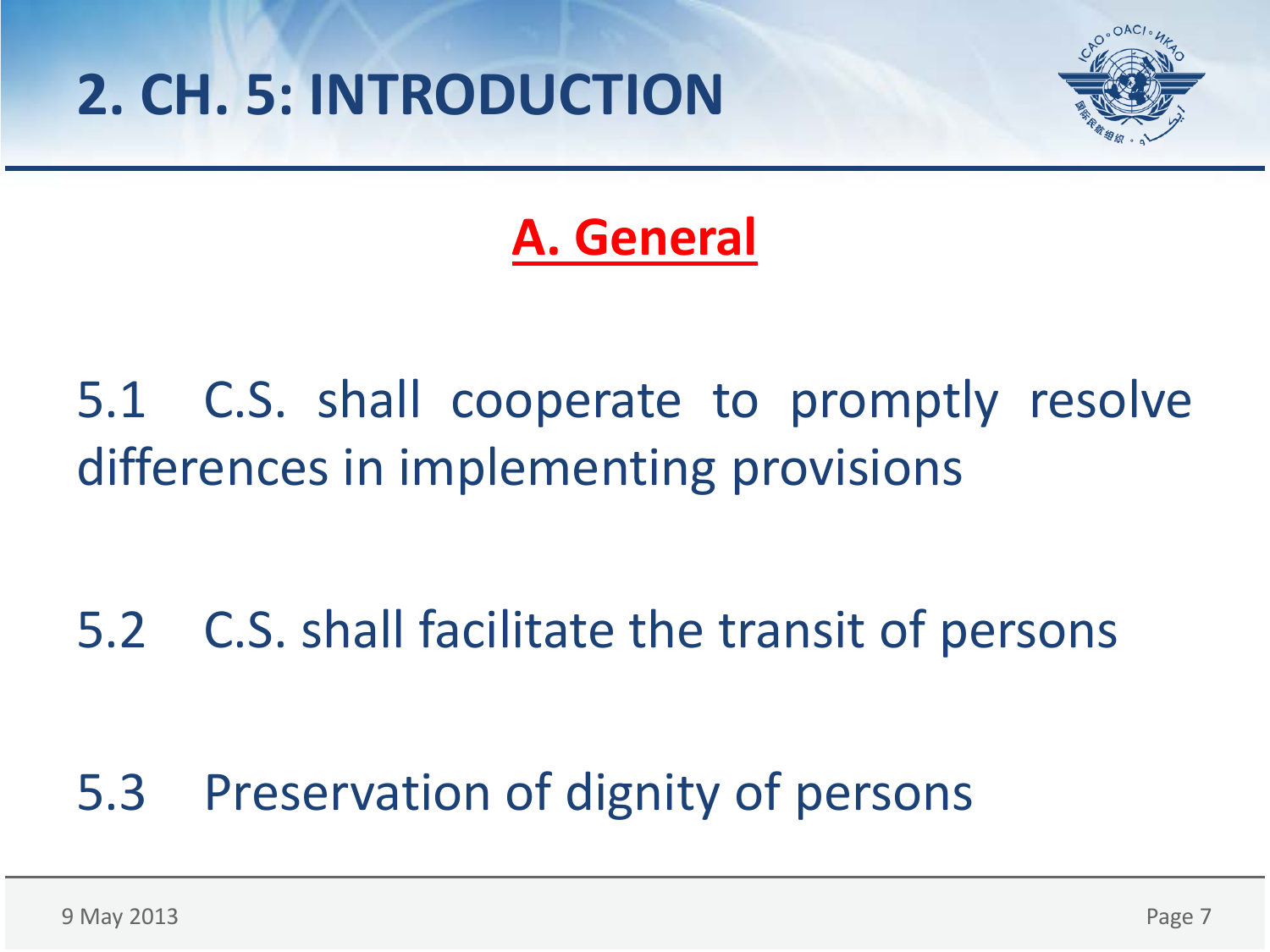

## **D. Procurement of a Replacement TD**

- 5.25: Assistance to be provided in obtaining replacement travel document
- 5.26: Requested State to respond within 30 days: issue TD or prove person not national
- 5.27: Signature not to be required to issue TD
- 5.28: Issuance of emergency TD
- 5.29: Refusal to issue TD or otherwise hinder return prohibited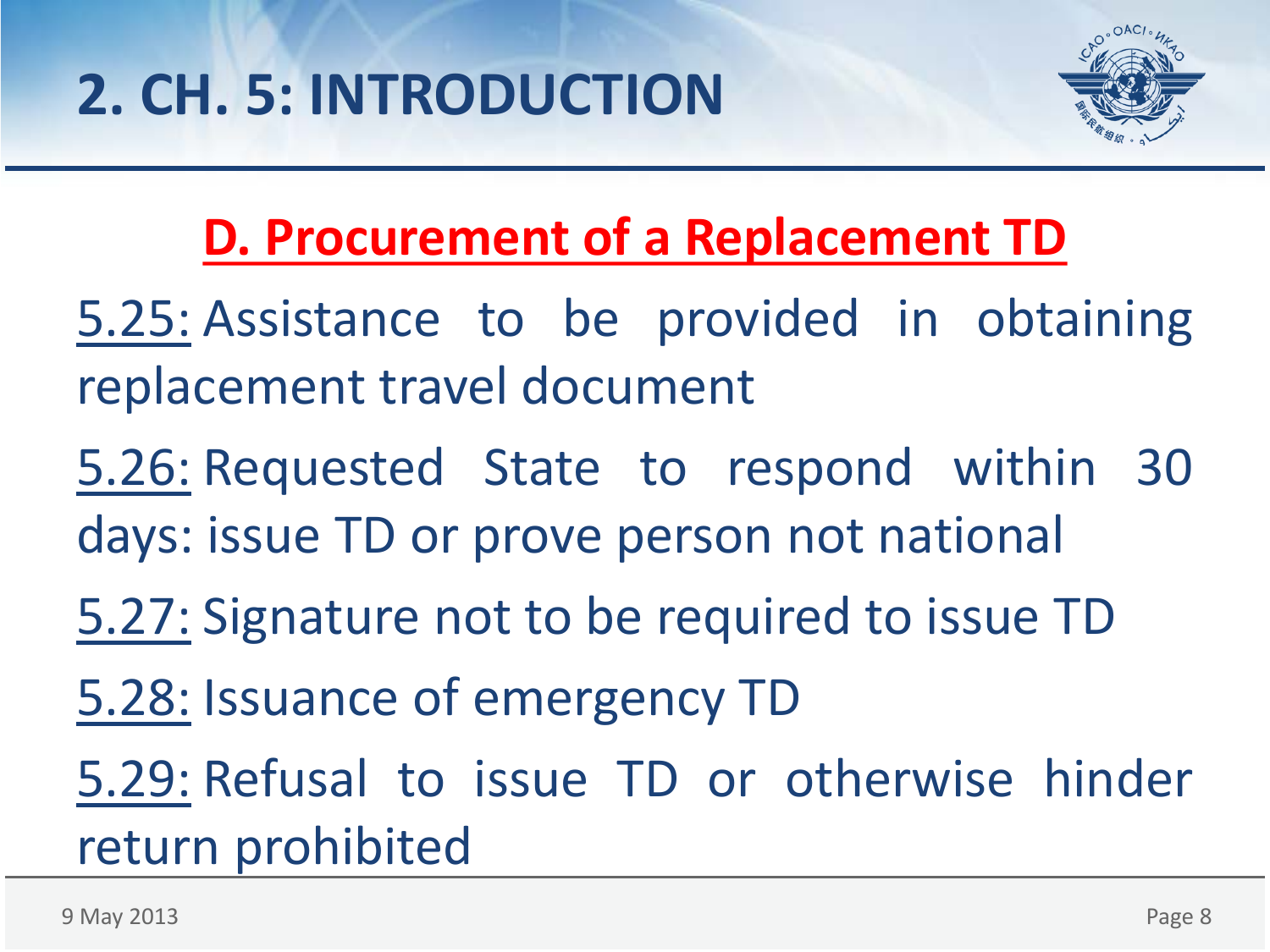# **2. CH. 5: INTRODUCTION**



| <b>INADMISSIBLE PERSON</b>                                                                                                                                                                                              | <b>DEPORTEE</b>                                                                                                                                                                                                              |
|-------------------------------------------------------------------------------------------------------------------------------------------------------------------------------------------------------------------------|------------------------------------------------------------------------------------------------------------------------------------------------------------------------------------------------------------------------------|
| "A person who is or will be refused<br>admission to a State by its authorities."                                                                                                                                        | "A person who had legally been admitted to<br>a State by its authorities or who had entered<br>a State illegally, and who at some later time<br>formally ordered by the competent<br>is<br>authorities to leave that State." |
| <b>CHARACTERISTICS</b>                                                                                                                                                                                                  |                                                                                                                                                                                                                              |
| 1. Improperly documented (e.g. expired pp)                                                                                                                                                                              | 1. Person who seeks entry & is admitted                                                                                                                                                                                      |
| 2. Fraudulently documented (e.g. false pp)                                                                                                                                                                              | 2. Person who enters illegally                                                                                                                                                                                               |
| 3. Undocumented (arrive at border without<br>travel documents)                                                                                                                                                          | 3. Person who enters legally, but later found<br>to have entered illegally                                                                                                                                                   |
| 4. Other admission refusals (beyond control<br>of aircraft operator) (e.g. lack of funds)                                                                                                                               | 4. Formally ordered to leave                                                                                                                                                                                                 |
| Once person admitted, airline's responsibility for custody & care ends [3.45]. Thereafter,<br>all obligations, responsibilities & costs for removal that of State; aircraft operator merely<br>provides transportation. |                                                                                                                                                                                                                              |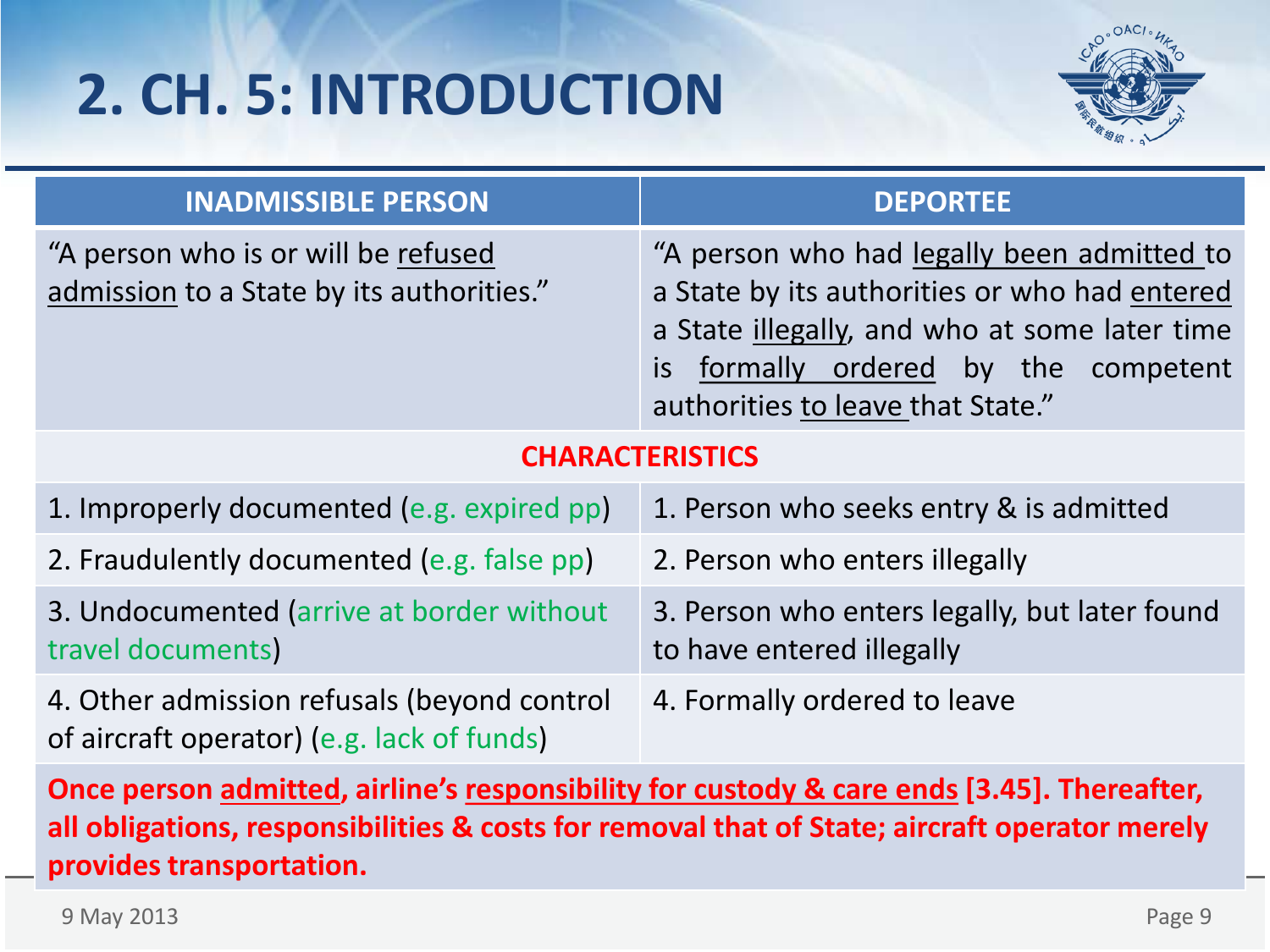

#### 1. BACKGROUND

#### 2. CHAPTER 5: INTRODUCTION

## **3. INADMISSIBLE PERSONS**

#### 4. DEPORTEES

#### 5. GUIDANCE MATERIAL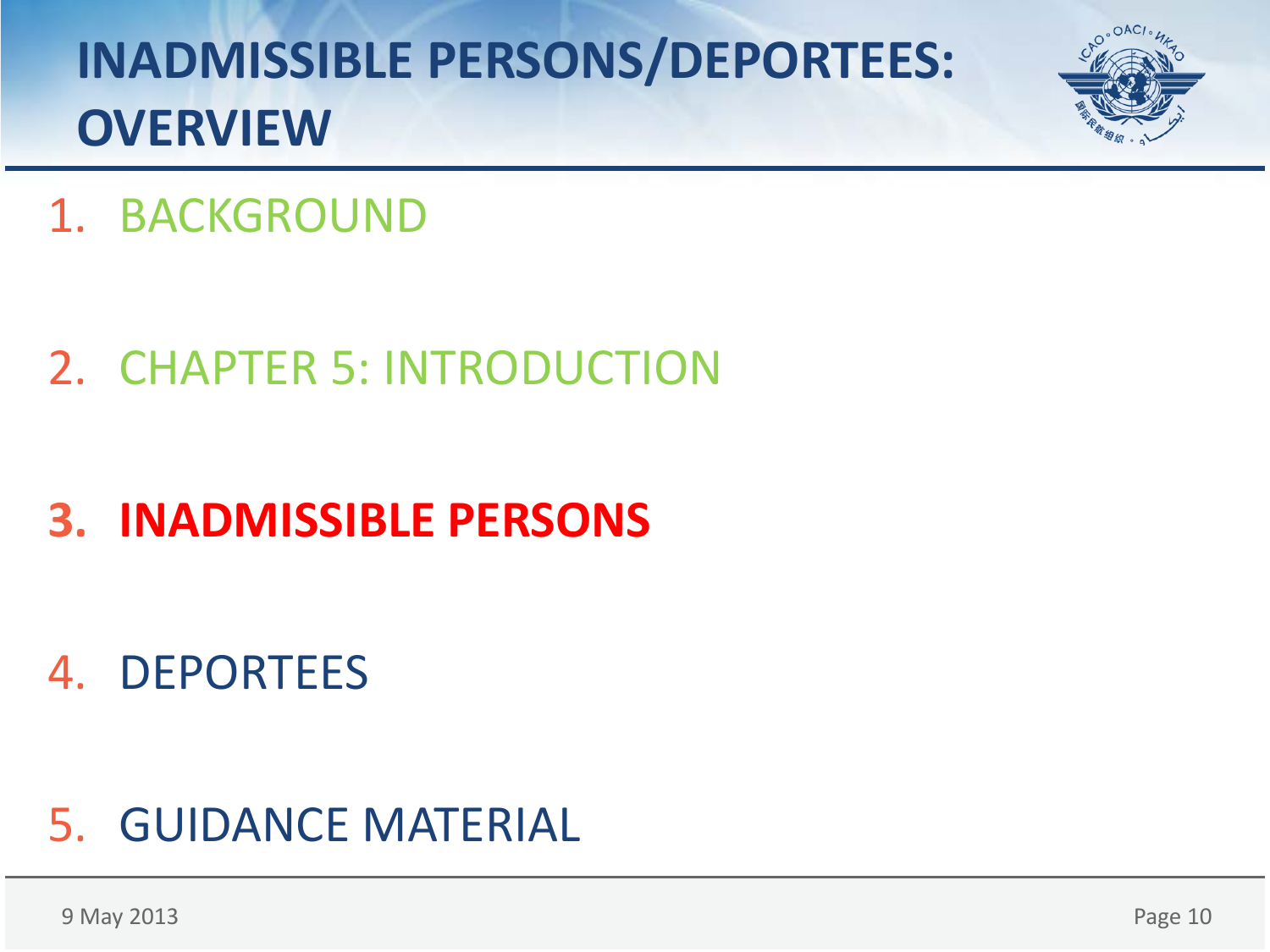

- 1. Relevant definitions
- 2. Notification of inadmissibility
- 3. Consultation on removal
- 4. Provision of documents
- 5. Flight security; Costs of custody & care
- 6. Physical removal of inadmissible person
- 7. Miscellaneous provisions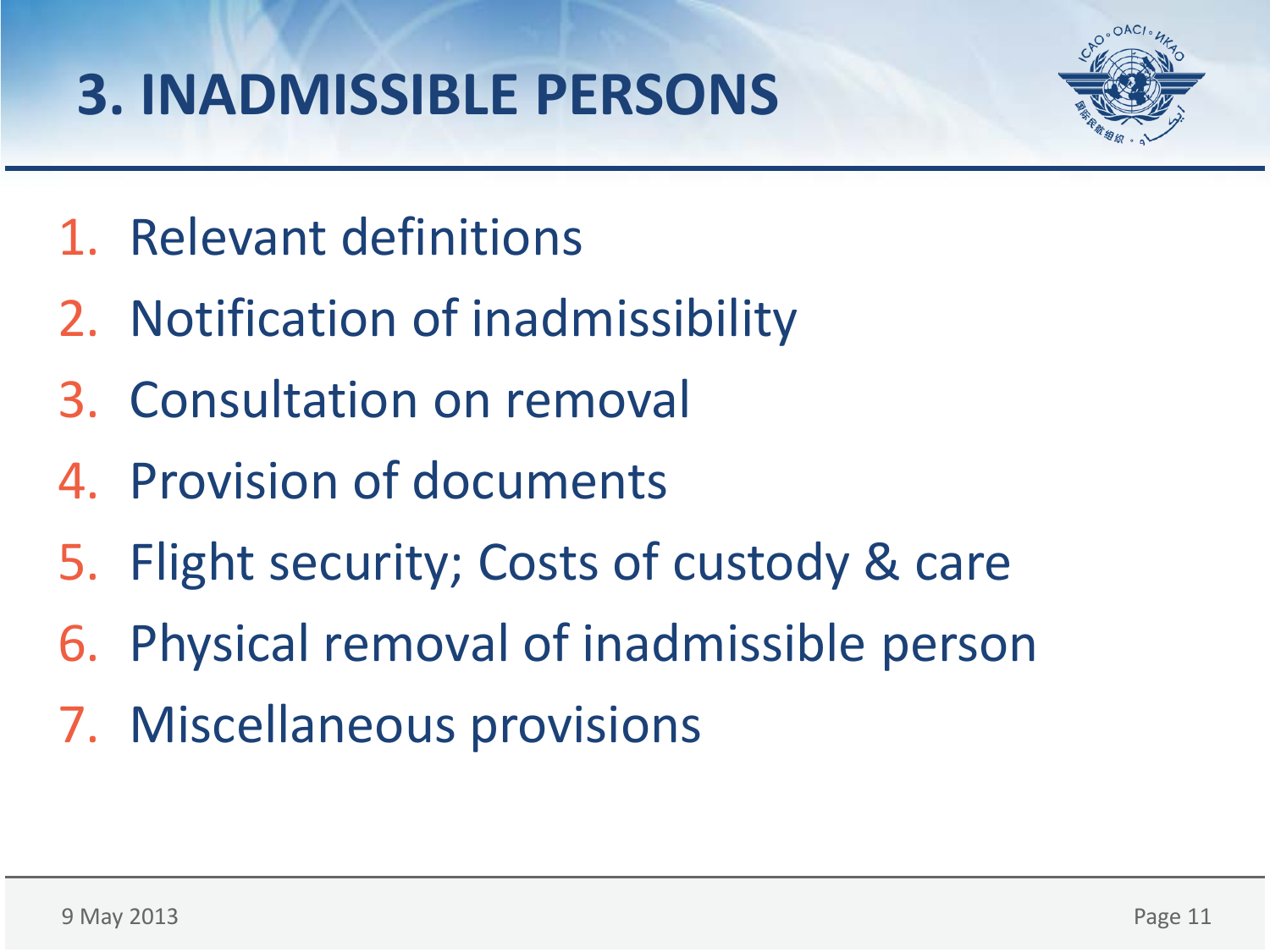

### 1. Relevant Definitions

*Admission***.** The permission granted to a person to enter a State by the public authorities of that State **in accordance with its national laws**. **[→ 1949 "finally" admitted]**

*Commencement of journey***.** The point at which the person began his journey, without taking into account any airport at which he stopped in direct transit, either on a through-flight or a connecting flight, if he did not leave the direct transit area of the airport in question. **[→ 1949 "commenced the use of the operator's aircraft"]**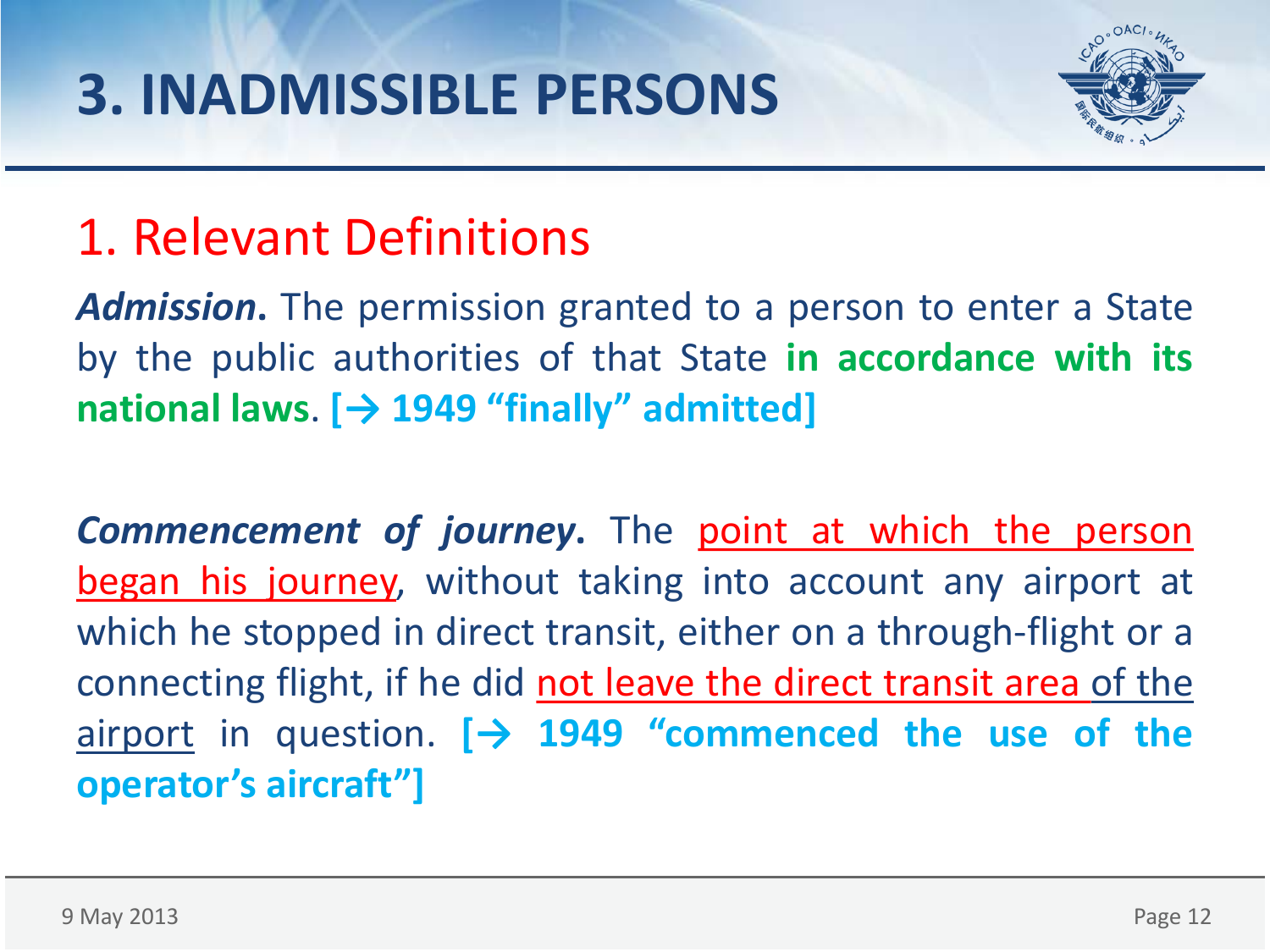

### 1. Relevant Definitions

*Improperly documented person.* A person who travels, or attempts to travel: (a) with an expired travel document or an invalid visa; (b) with a counterfeit, forged or altered travel document or visa; (c) with someone else's travel document or visa; (d) without a travel document; or (e) without a visa, if required. [**►5.9.1**]

*Travel document.* A passport or other official document of identity issued by a State or organization, which may be used by the rightful holder for international travel.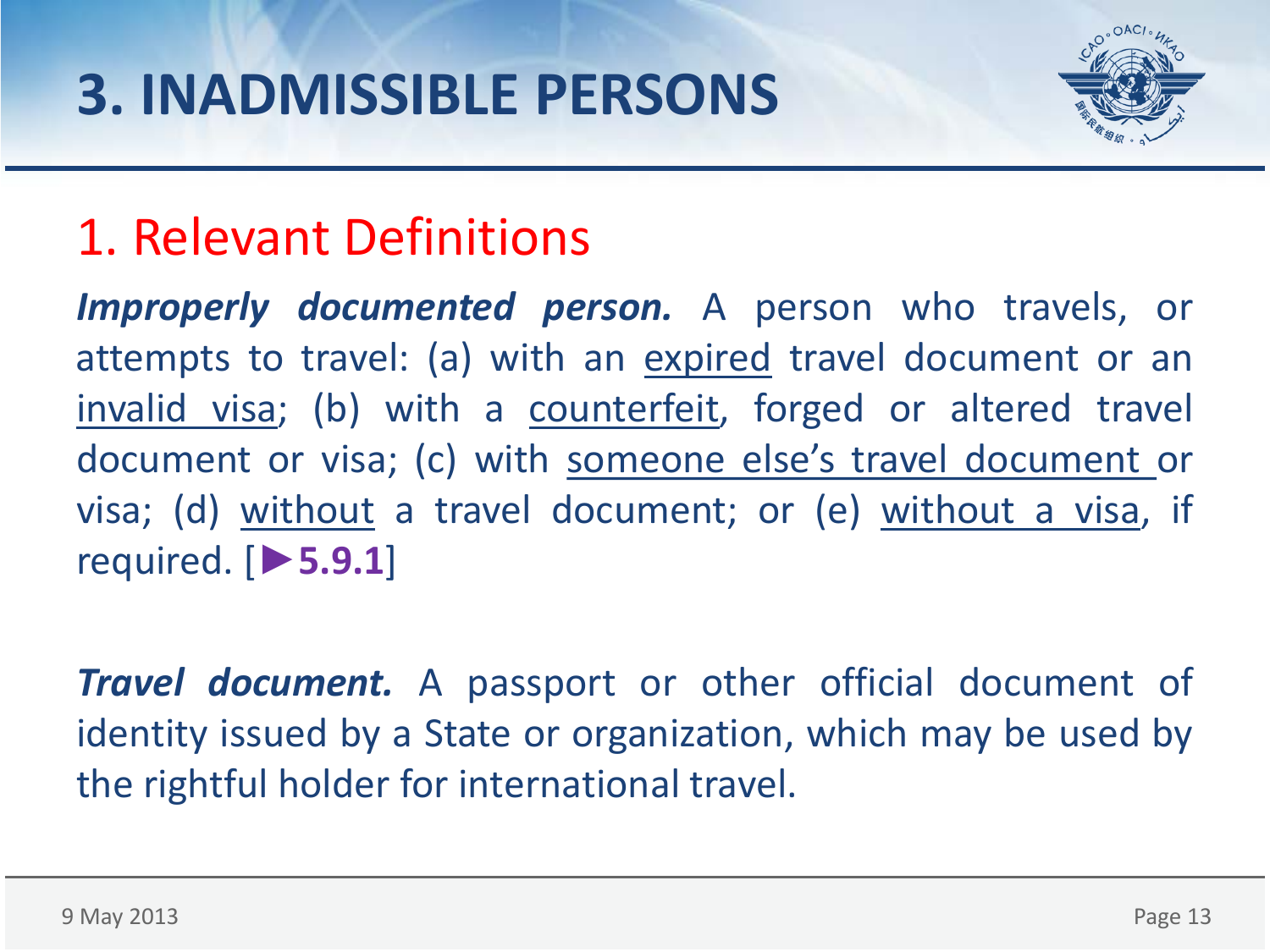

## 1. Relevant Definitions

## (proposed: FALP/7, Oct. 2012)

*Escort.* An escort is an individual, authorized by a Contracting State or an aircraft operator to accompany inadmissible persons or deportees being removed from that Contracting State.

*Imposter.* A person who impersonates the rightful holder of a genuine travel document.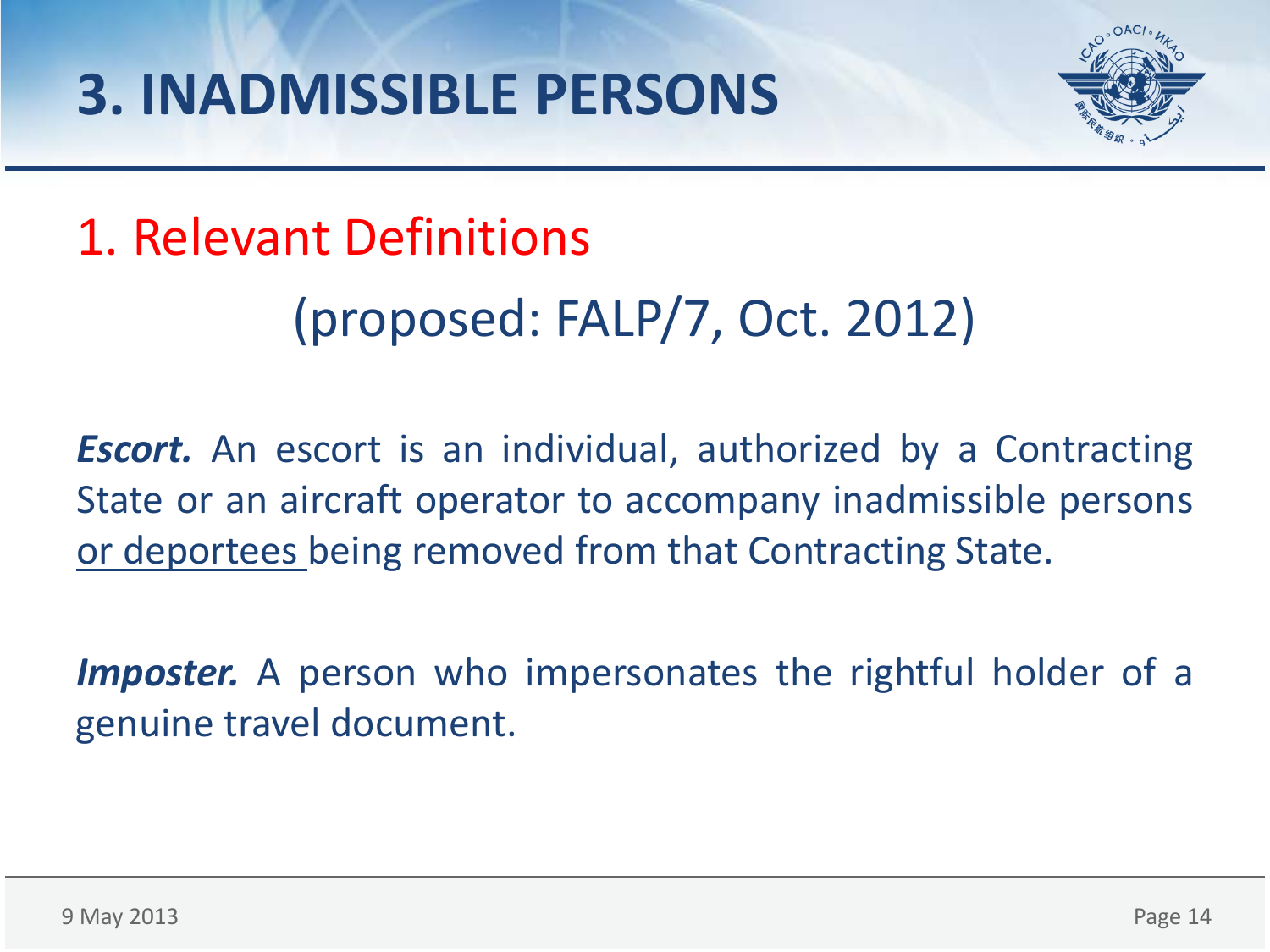

- $\bullet$  Airline: Responsible from Aircraft  $\rightarrow$  Border Control Desk [3.43]
- Authorities: Expeditiously accept persons for examination as to their admissibility into the State [3.42]
- Authorities: Responsible for persons after "acceptance for examination" until: a) admitted; or b) found inadmissible **►5.3**
- The responsibility of an aircraft operator . . . shall terminate from the moment such persons have been admitted [3.45]

2. Notification of inadmissibility [**3.44 ↔ 5.3**]: State to notify airline [paper/electronically] when a person is found inadmissible.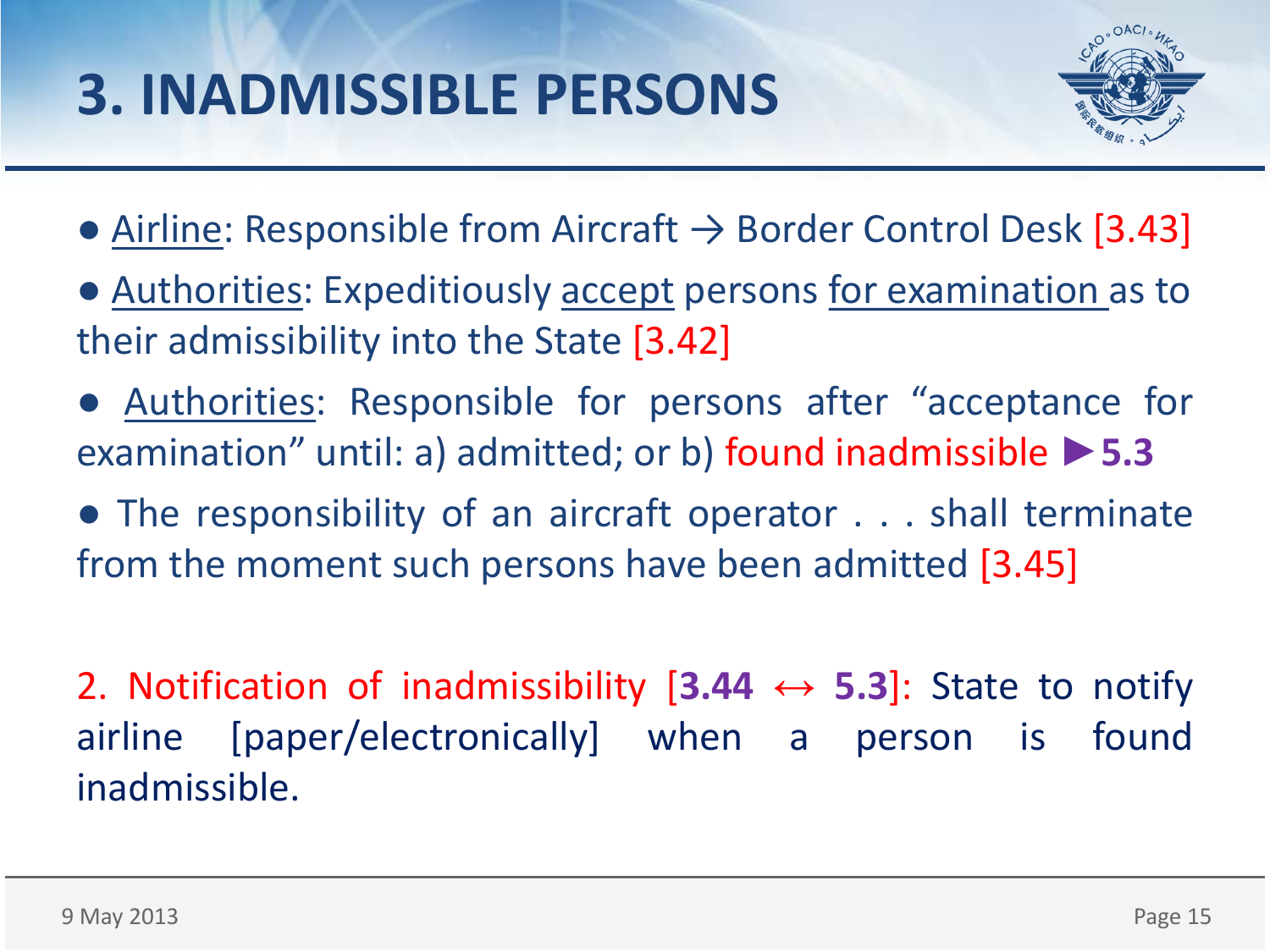

3. Consultation on [time-frame] for removal: [RP5.4 → **FALP/7 Standard**!]

 $\rightarrow$  allow operator sufficient time to remove via own services or make other arrangements

4. Provision of documents

→ Removal order (definition; 5.5 → **FALP/7**)

 $\rightarrow$  Covering letters (5.6 & 5.7  $\leftrightarrow$  5.13: Acceptance by States)

─ App. 9-1: Attesting document relating to lost or destroyed travel document

─ App. 9-2: Letter relating to fraudulent, etc. TD or genuine TD presented by imposter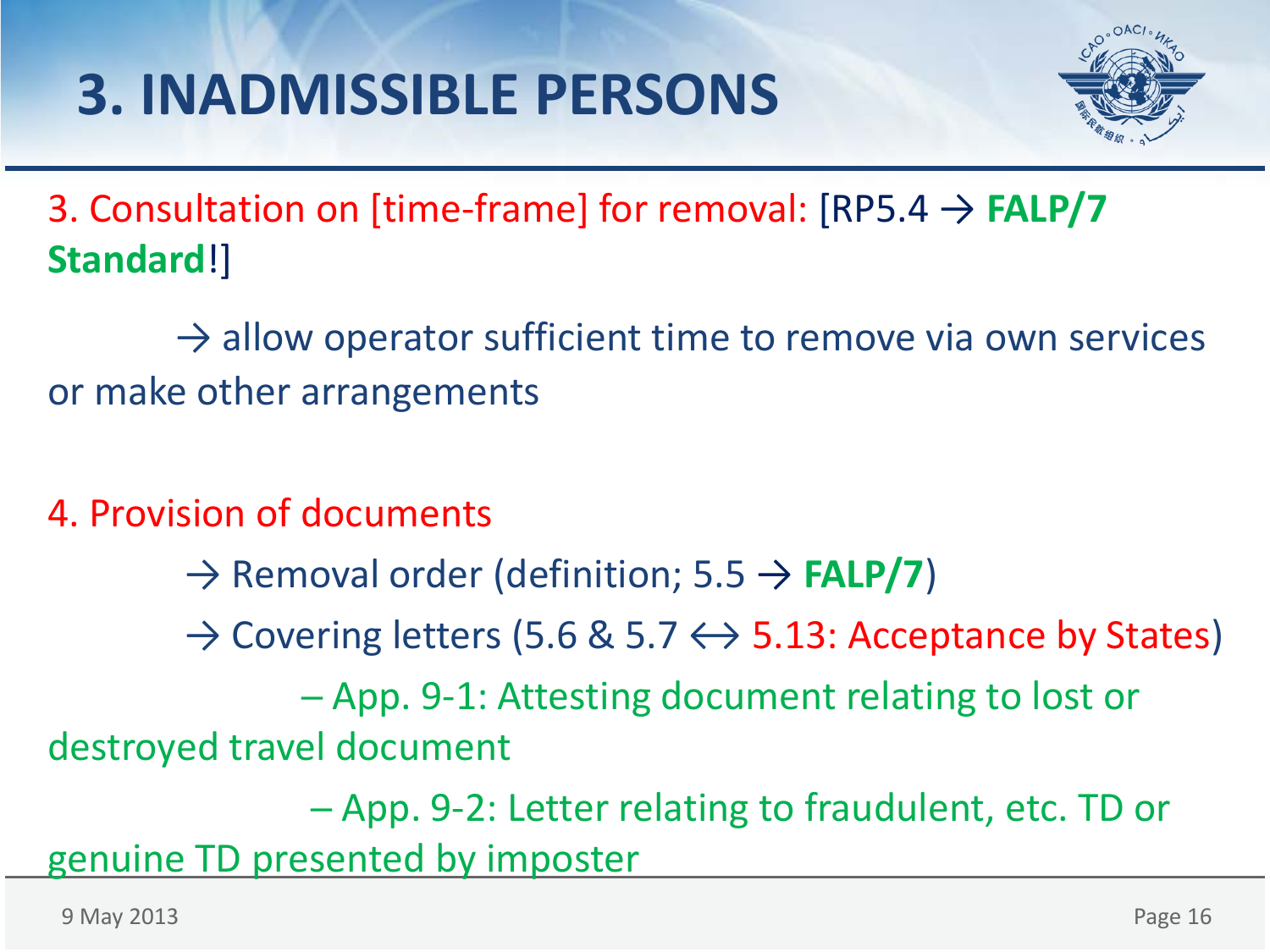

5. Flight security; Costs of custody & care until removed

- $5.8 \rightarrow$  Advance warning to airline: precautions for security
- $5.9 \rightarrow$  Airline to bear costs of an improperly document person
- $5.9.1 \rightarrow$  State to bear costs of all other categories of inad. Persons (document problems beyond airline's expertise; reasons other than **improper documents**)
- $5.10 \rightarrow$  Recovery of transportation costs by airline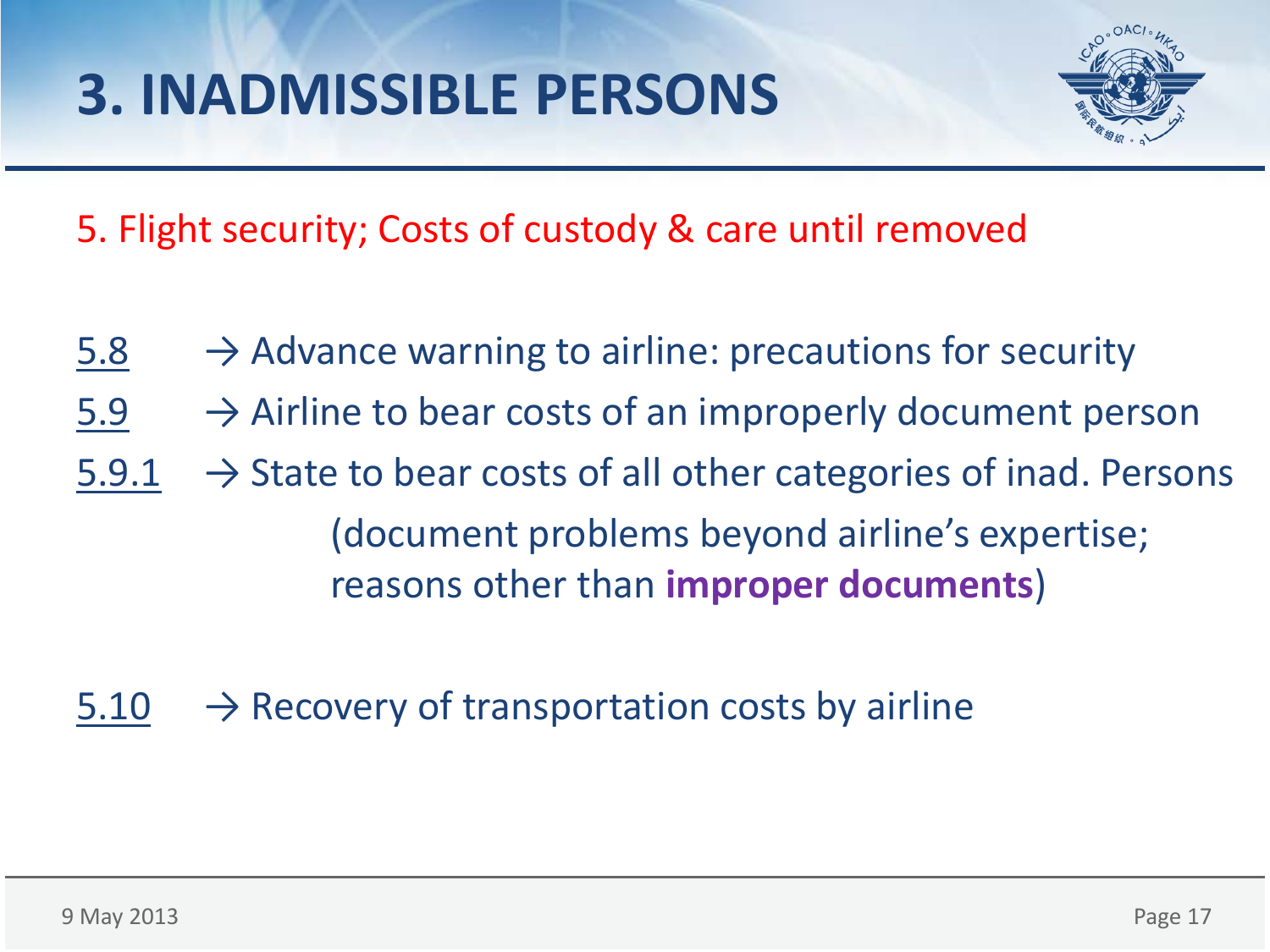

- 1. Relevant definitions
- 2. Notification of inadmissibility
- 3. Consultation on removal
- 4. Provision of documents
- 5. Flight security; Costs of custody & care
- 6. Physical removal of inadmissible person
- 7. Miscellaneous provisions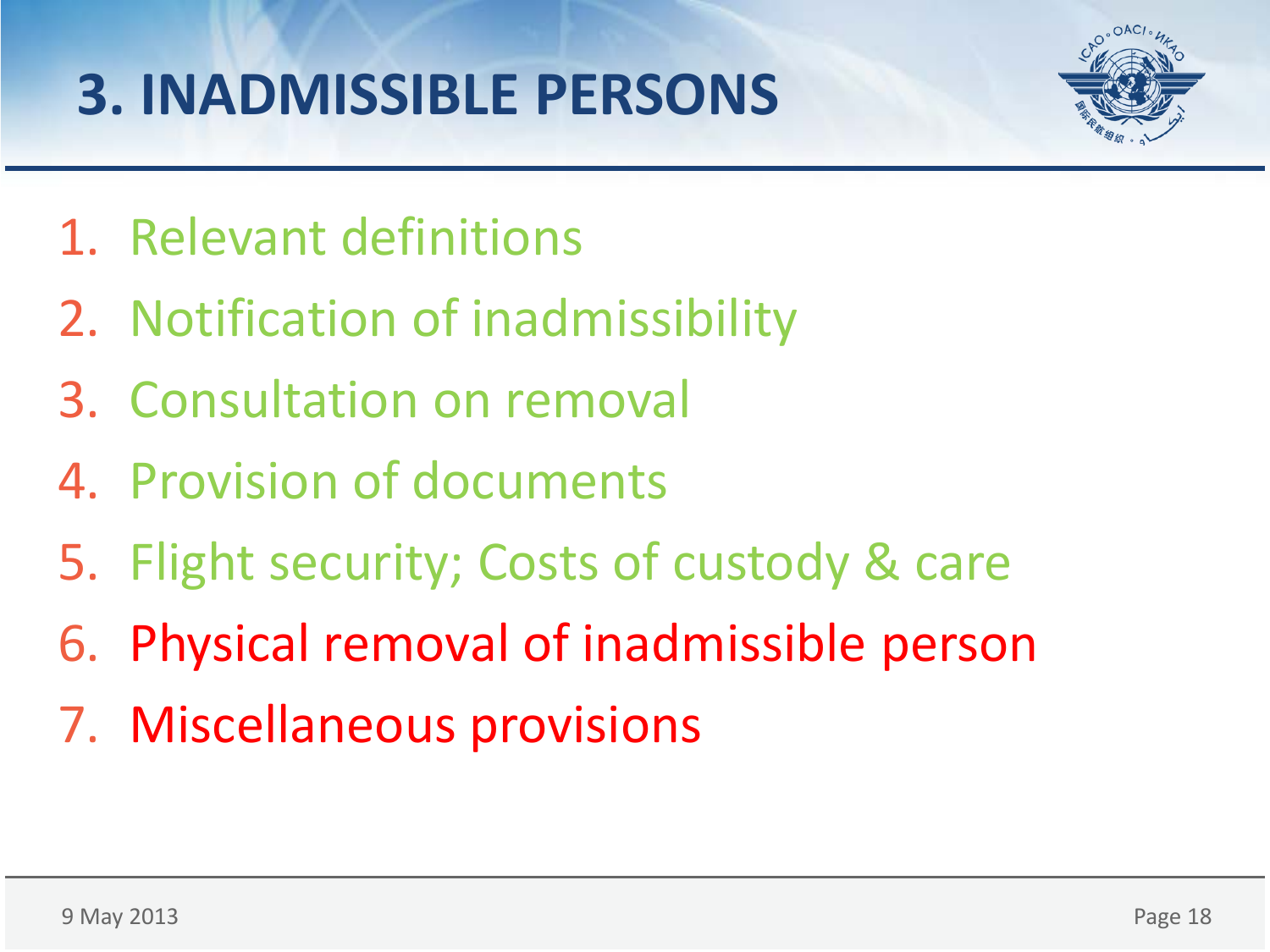

6. Physical removal of inadmissible person

- 5.11 The aircraft operator shall remove the inadmissible person to:
	- $\rightarrow$  a) the point where he commenced his journey; or
	- $\rightarrow$  b) to any place where he is admissible [citizen or resident]
- 5.12 A Contracting State shall accept for examination a person removed from a State where he was found inadmissible, if this person commenced his journey from its territory. A Contracting State shall not return such a person to the country where he was earlier found inadmissible.
- 5.12 Obligation to accept letter issued under 5.6 or 5.7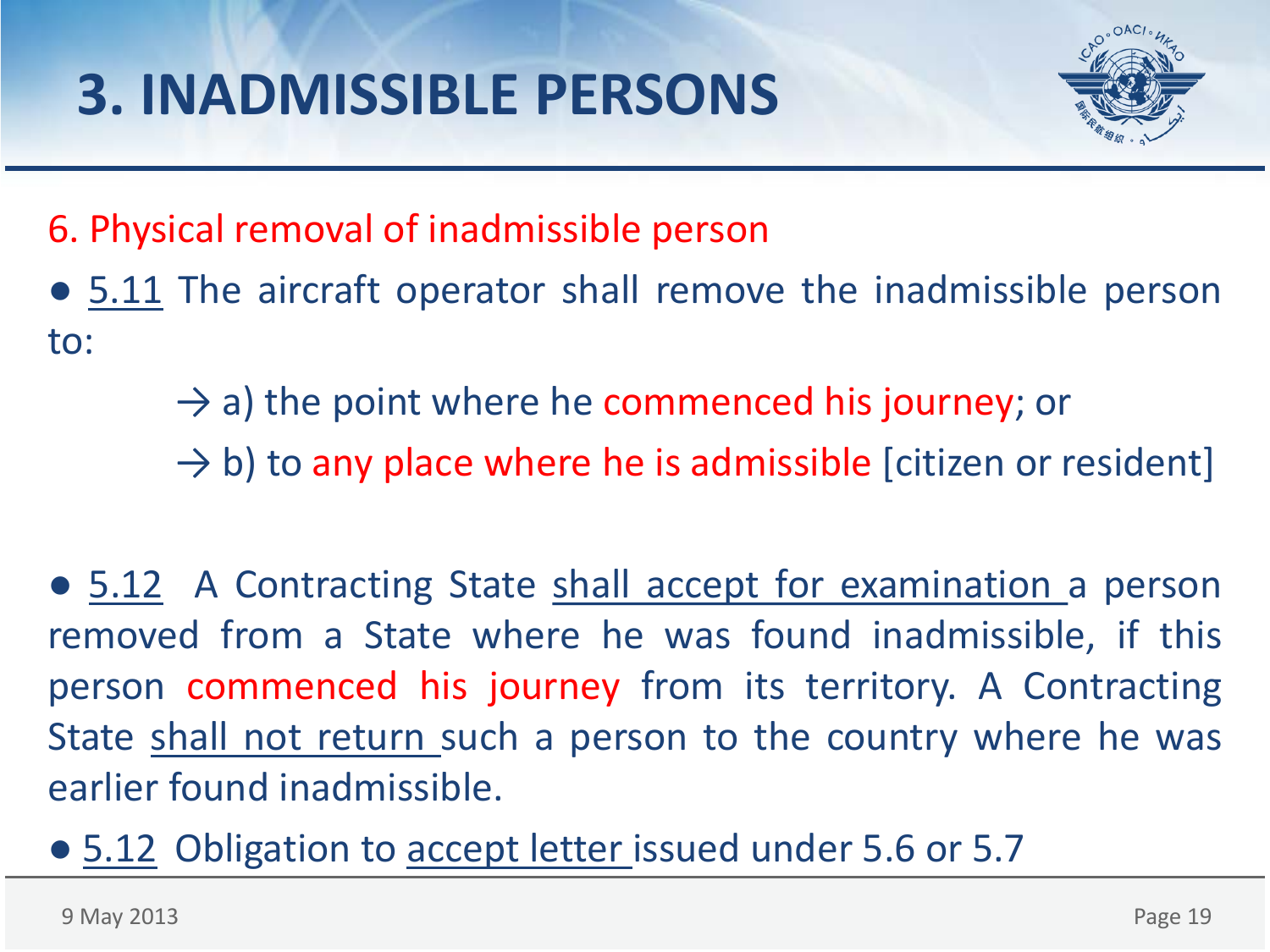

7. Miscellaneous provisions

● 5.14: No fines if airline has taken adequate precautions to ensure compliance with documentary requirements

● RP 5.15: Cooperation (e.g. MOU): reduction of fines & penalties

● 5.16: States not to prevent departure of aircraft pending admissibility of arriving passengers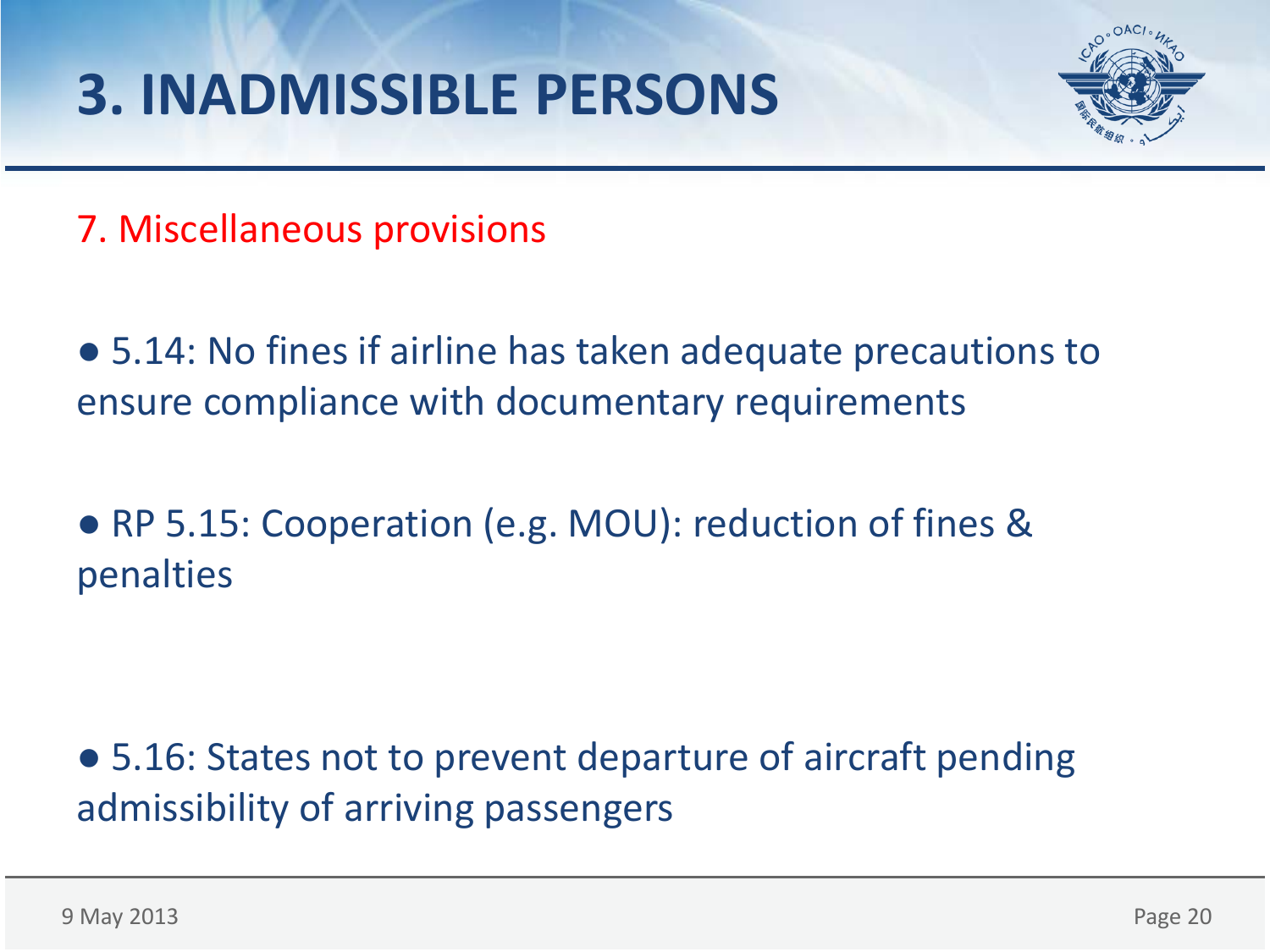

#### 1. BACKGROUND

#### 2. CHAPTER 5: INTRODUCTION

#### 3. INADMISSIBLE PERSONS

#### **4. DEPORTEES**

#### 5. GUIDANCE MATERIAL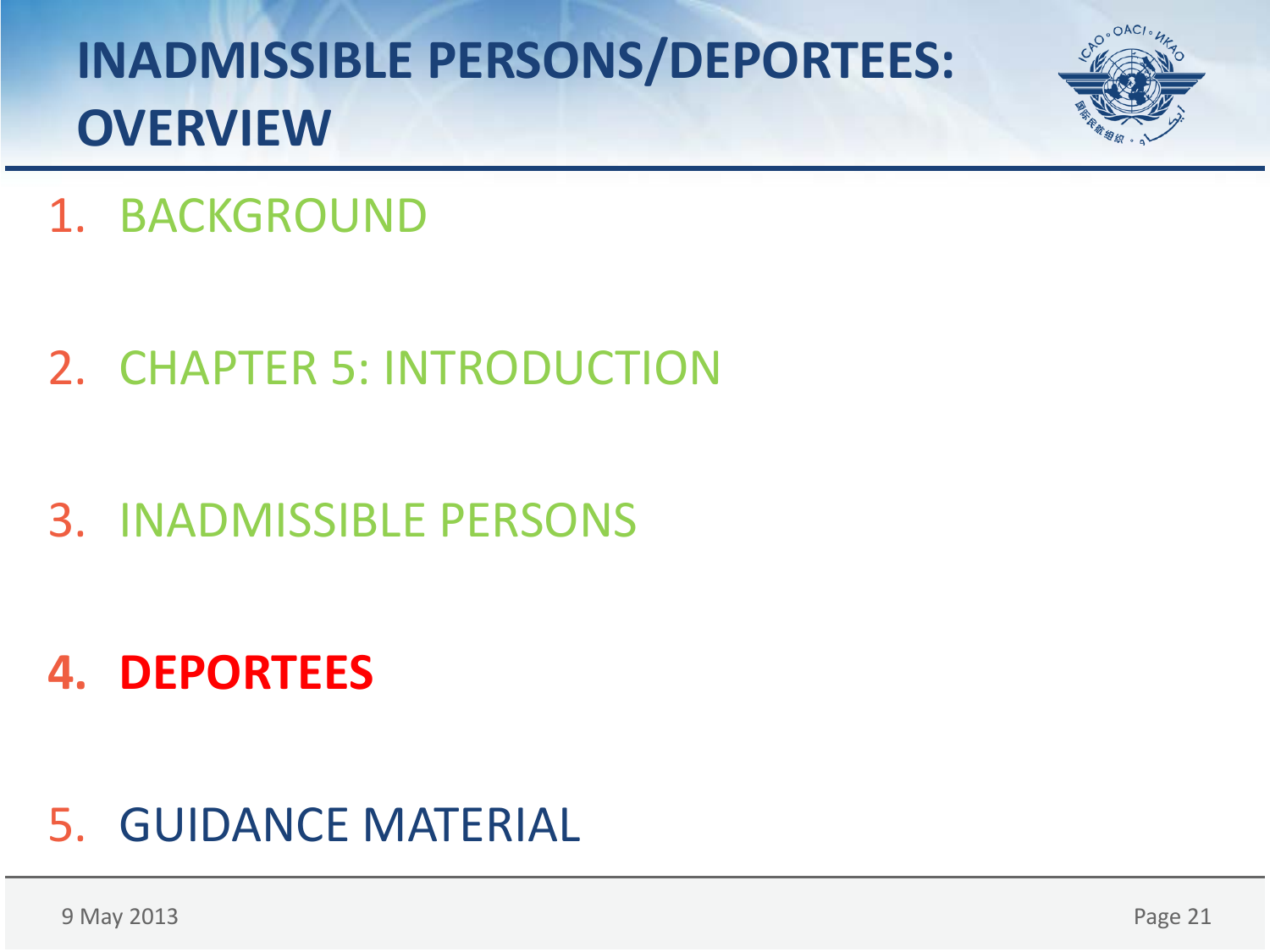



### **Relevant Definitions**

*Deportation order.* A written order, issued by the competent authorities of a State and served upon a deportee, directing him to leave that State.

*Deportee.* A person who had legally been admitted to a State by its authorities or who had entered a State illegally, and who at some later time is formally ordered by the competent authorities to leave that State.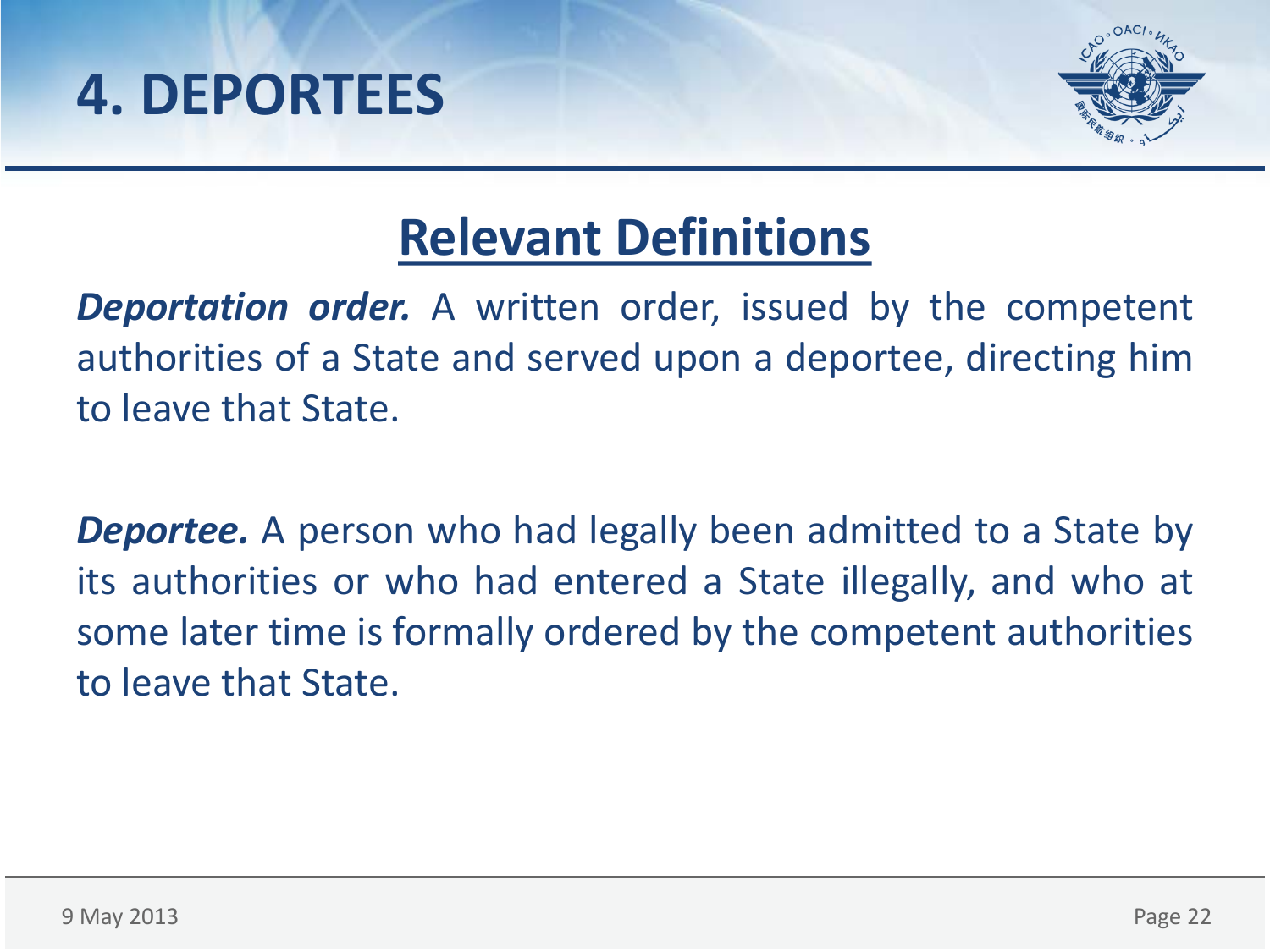### **4. DEPORTEES**



### **Relevant Definitions**

*Risk assessment.* An assessment by a deporting State of a deportee's suitability for escorted or unescorted removal via commercial air services. The assessment should take into account all pertinent factors, including medical, mental and physical fitness for carriage on a commercial flight, willingness or unwillingness to travel, behavioural patterns and any history of violence.

#### **►Important from AVSEC point-of-view**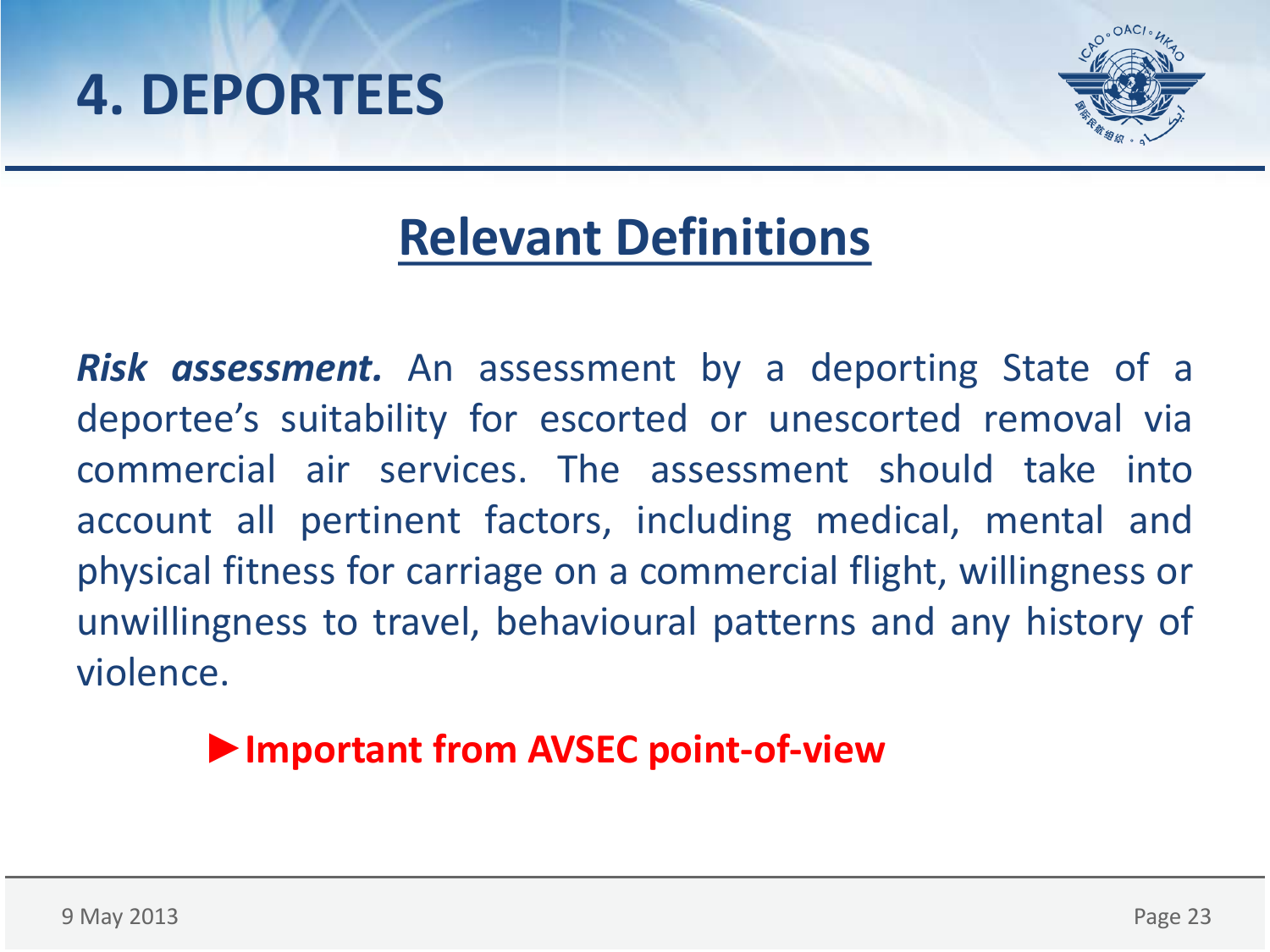## **4. DEPORTEES**



- 5.17 Obligation to serve deportation order & name destination
- 5.18 Removing State: all obligations, responsibilities, costs
	- $\rightarrow$  Legal status of deportee  $\leftrightarrow$  inadmissible person
- FALP/7: 24-hour point of contact to be established
- 5.19 Obligation to provide advance information to airline
	- $\rightarrow$  Copy of deportation order, risk assessment, escorts
- FALP/7: Airline/pilot-in-command: option to refuse to transport deportee on a specific flight: safety & security of flight
- FALP/7: State to consider airline's policy: number of deportees that may be transported on a given flight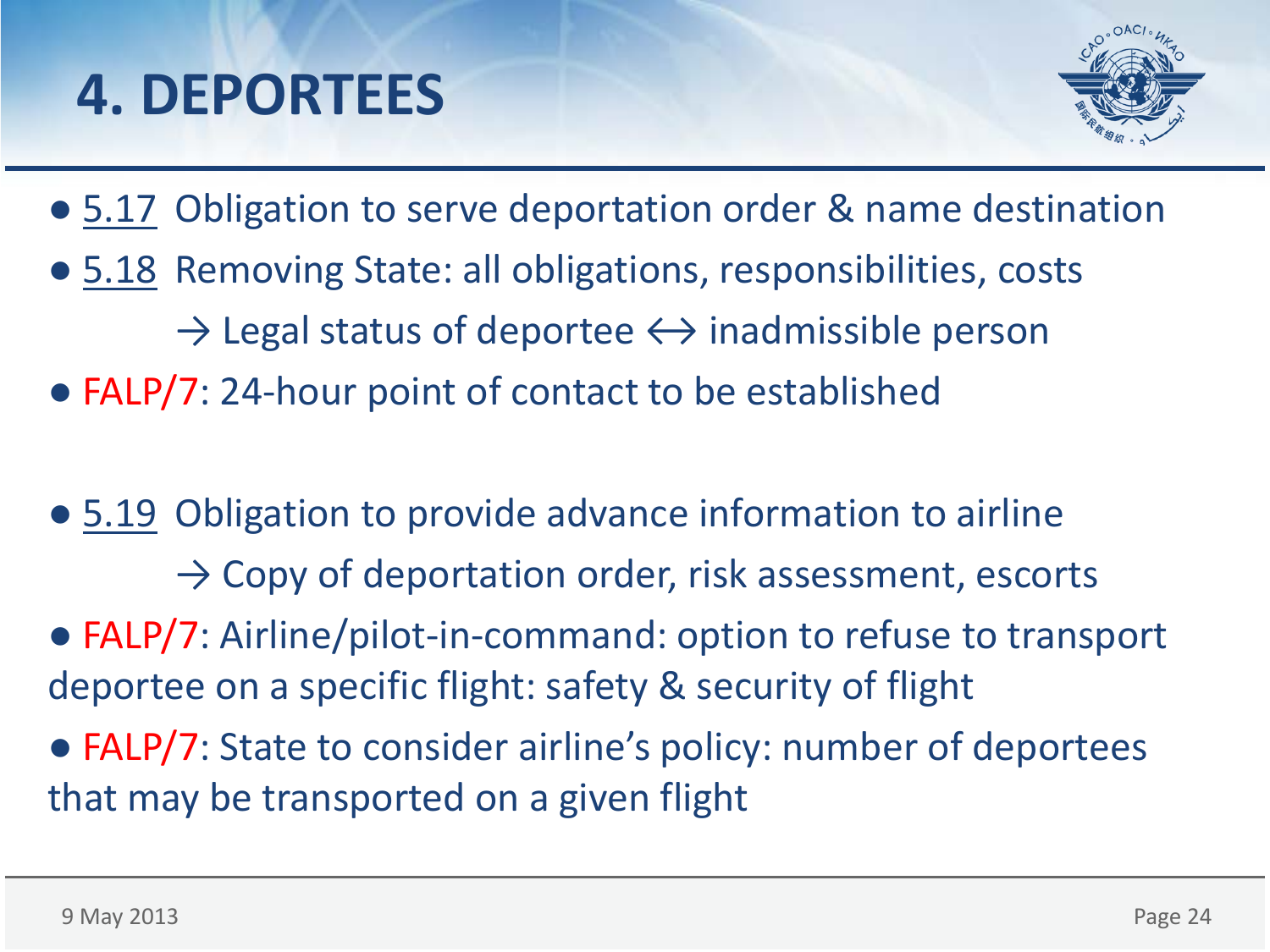



- 5.20 Use of direct, non-stop flights
- 5.21 State to provide to airline all TDs required by transit, destination State
- 5.22 Obligation of State to admit a national who has been deported from another State
- 5.23 Special consideration to residents deported
- 5.24 Escorts: to remain with deportee until final destination unless otherwise agreed with airline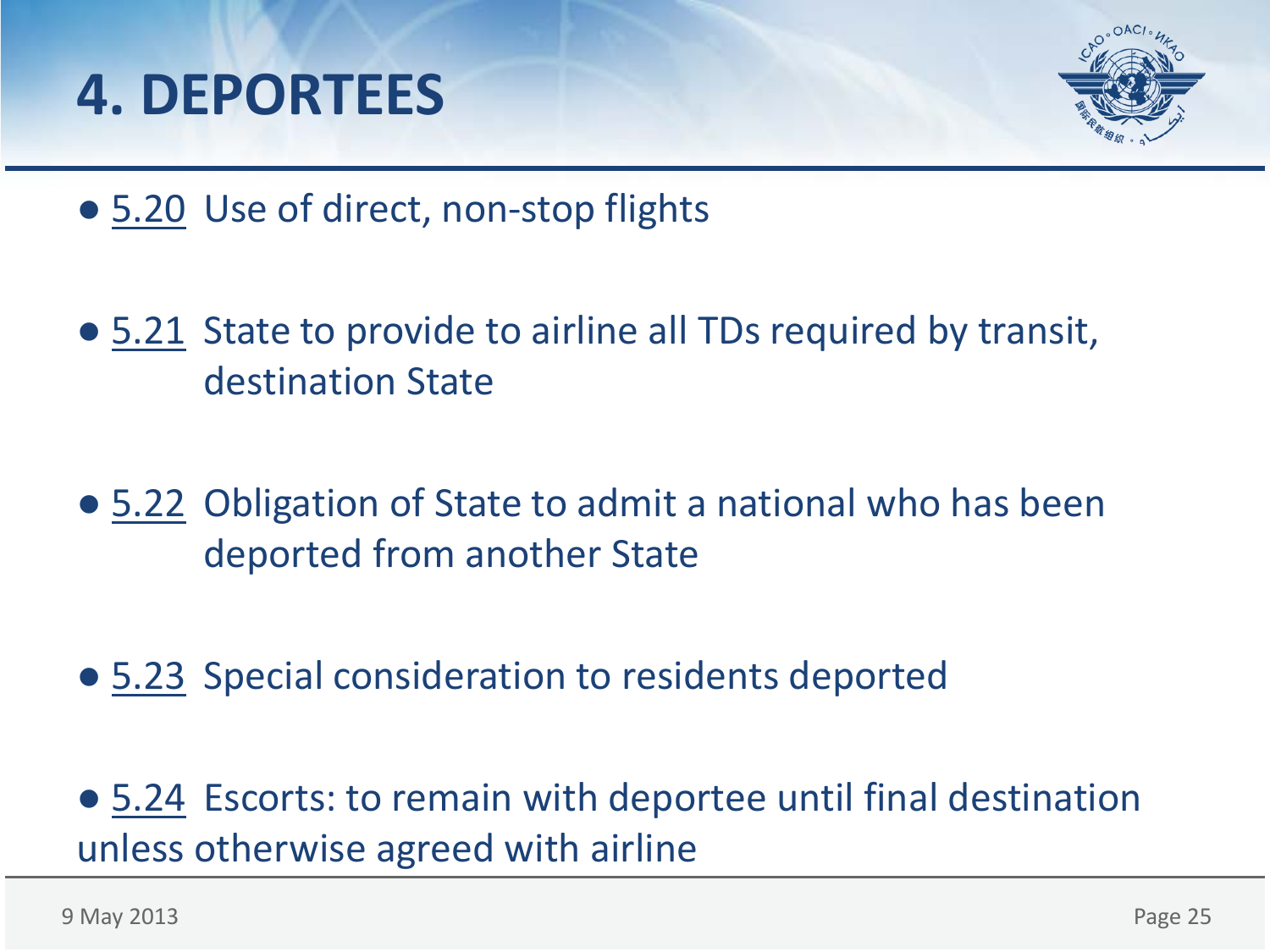

#### 1. BACKGROUND

- 2. CHAPTER 5: INTRODUCTION
- 3. INADMISSIBLE PERSONS

#### 4. DEPORTEES

#### **5. GUIDANCE MATERIAL**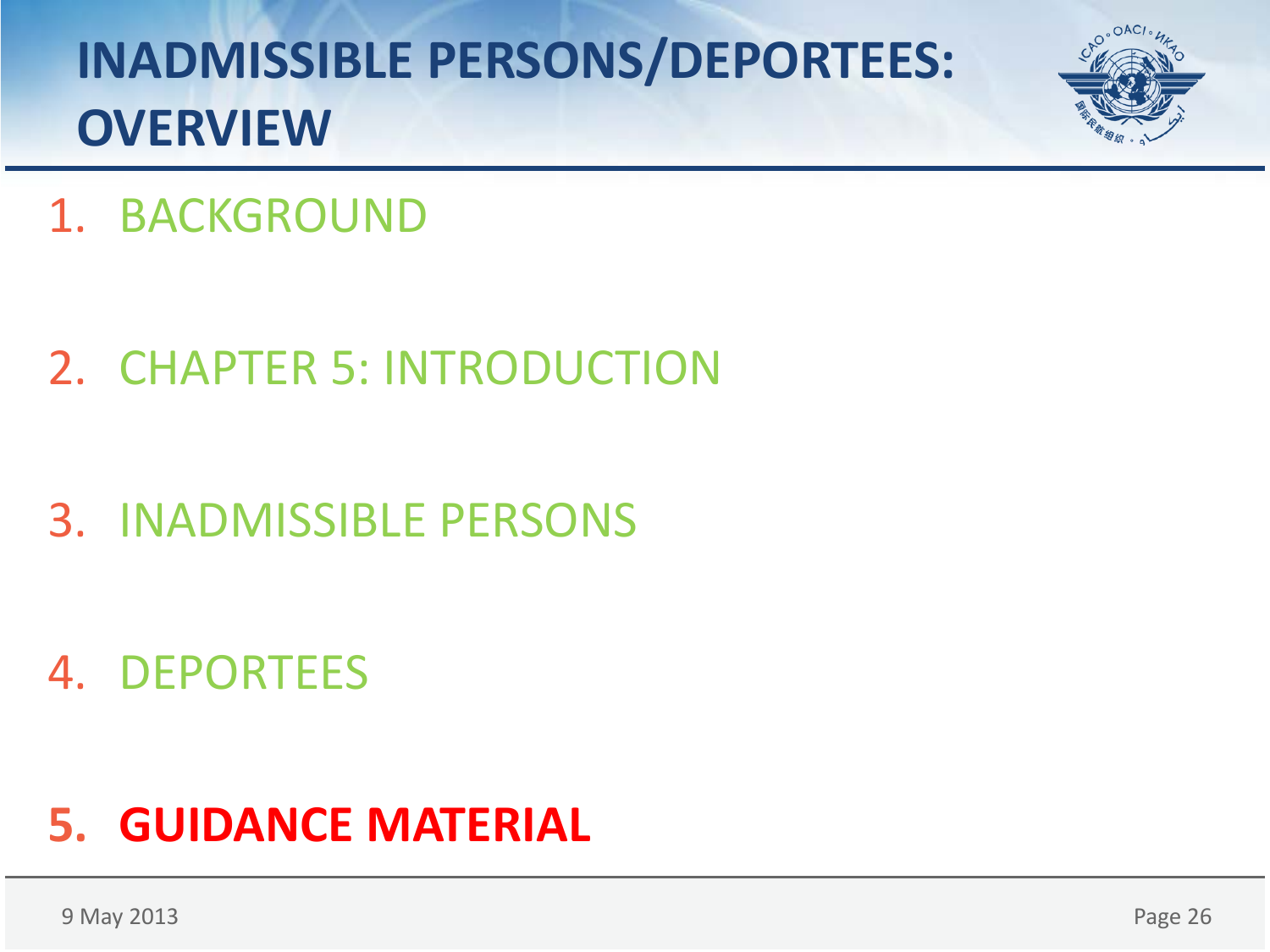# **5. GUIDANCE MATERIAL**



#### 1. Doc 9957: FAL Manual

## 2. IATA/CAWG:

 $\rightarrow$  Guidelines for the Removal of Deportees